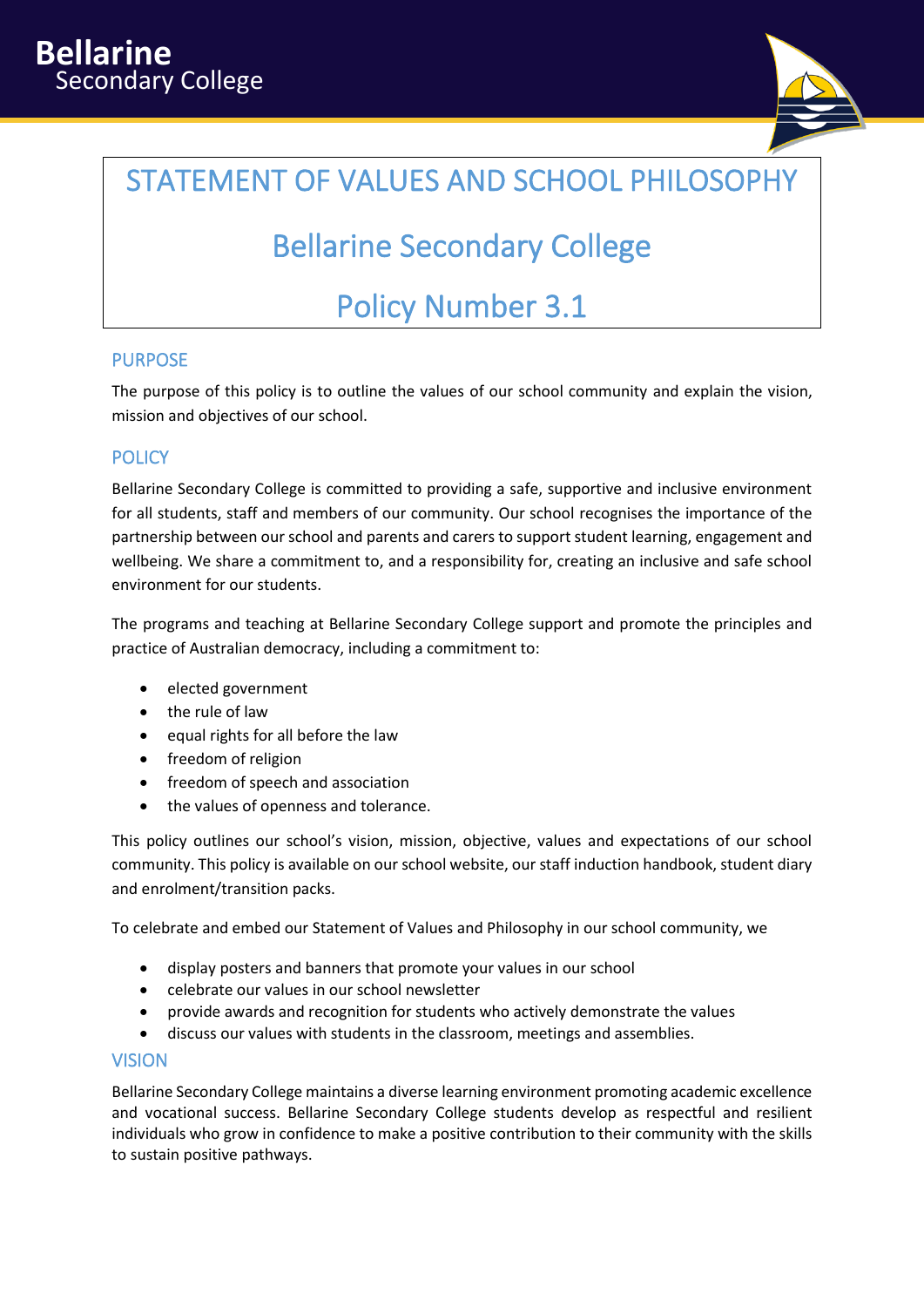

## MISSION

Bellarine Secondary College's mission is to educate, inspire and guide our students to become respectful, resilient and responsible members of society with the belief and confidence to create a better world.

### **VALUES**

*Bellarine Secondary College's values are RESPECT, RESPONSIBILITY and RESILIENCE.*

### BEHAVIOURAL EXPECTATIONS

Bellarine Secondary College acknowledges that the behaviour of staff, parents, carers and students has an impact on our school community and culture. We acknowledge a shared responsibility to create a positive learning environment for the children and young people at our school.

As principals and school leaders, we will:

- model positive behaviour and effective leadership
- communicate politely and respectfully with all members of the school community
- work collaboratively to create a school environment where respectful and safe behaviour is expected of everyone
- behave in a manner consistent with the standards of our profession and meet core responsibilities to provide safe and inclusive environments
- plan, implement and review our work to ensure the care, safety, security and general wellbeing of all students at school
- identify and support students who are or may be at risk
- do our best to ensure every child achieves their personal and learning potential
- work with parents to understand their child's needs and, where necessary, adapt the learning environment accordingly
- respond appropriately when safe and inclusive behaviour is not demonstrated and implement appropriate interventions and sanctions when required
- inform parents of the school's communication and complaints procedures
- ask any person who is acting in an offensive, intimidating or otherwise inappropriate way to leave the school grounds.

As teachers and non-teaching school staff, we will:

- model positive behaviour to students consistent with the standards of our profession
- communicate politely and respectfully with all members of the school community
- proactively engage with parents about student outcomes
- work with parents to understand the needs of each student and, where necessary, adapt the learning environment accordingly
- work collaboratively with parents to improve learning and wellbeing outcomes for students with additional needs
- communicate with the principal and school leaders in the event we anticipate or face any tension or challenging behaviours from parents
- treat all members of the school community with respect.

As parents and carers, we will:

• model positive behaviour to our child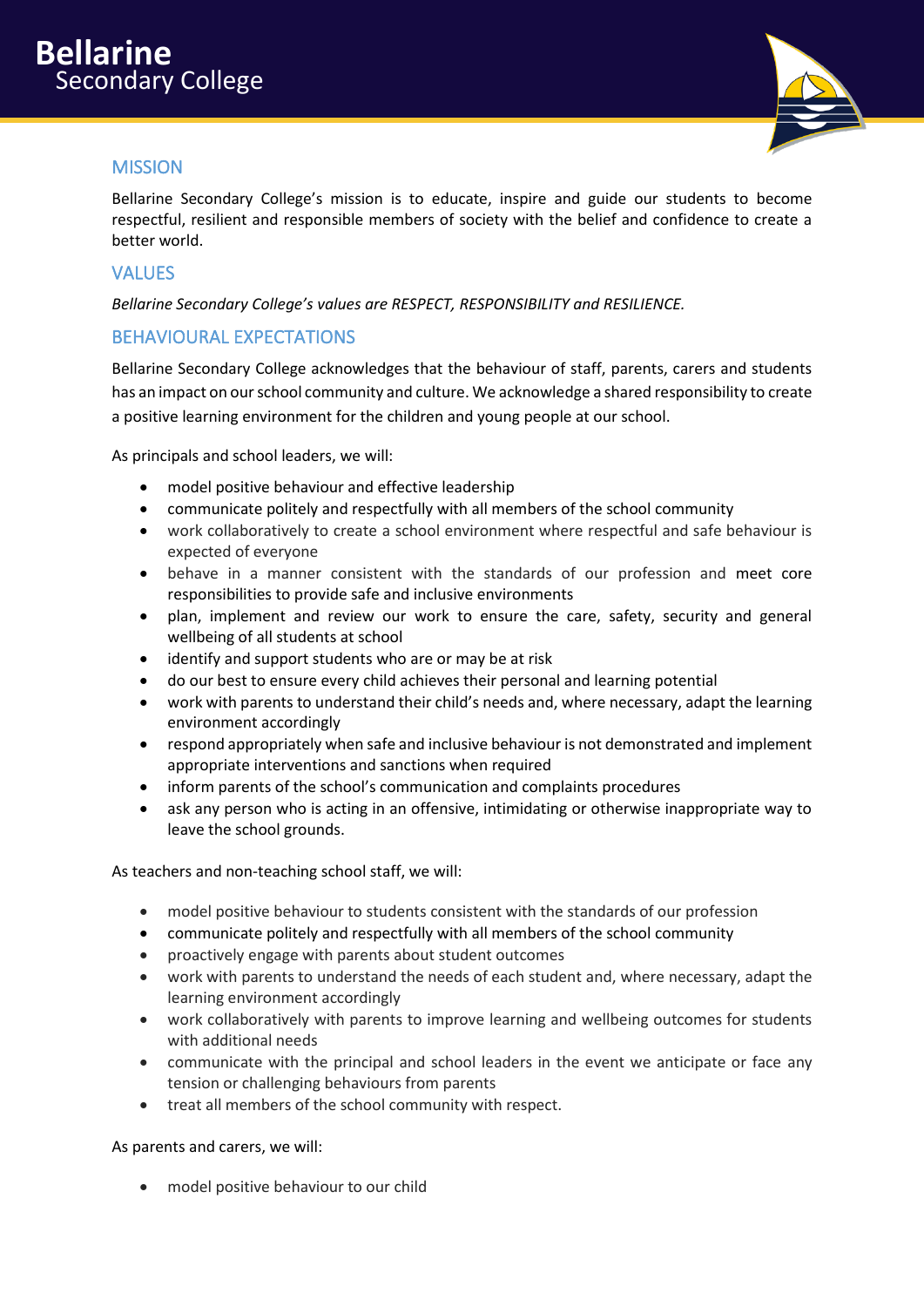

- communicate politely and respectfully with all members of the school community
- ensure our child attends school on time, every day the school is open for instruction
- take an interest in our child's school and learning
- work with the school to achieve the best outcomes for our child
- communicate constructively with the school and use expected processes and protocols when raising concerns
- support school staff to maintain a safe learning environment for all students
- follow the school's processes for communication with staff and making complaints
- treat all school leaders, staff, students, and other members of the school community with respect.

#### As students, we will:

- model positive behaviour to other students
- communicate politely and respectfully with all members of the school community.
- comply with and model school values
- behave in a safe and responsible manner
- respect ourselves, other members of the school community and the school environment.
- actively participate in school
- not disrupt the learning of others and make the most of our educational opportunities.

As community members, we will:

- model positive behaviour to the school community
- treat other members of the school community with respect
- support school staff to maintain a safe and inclusive learning environment for all students
- utilise the school's processes for communication with staff and submitting complaints.

### UNREASONABLE BEHAVIOURS

Schools are not public places, and the Principal has the right to permit or deny entry to school grounds (for more information, see our *Visitors Policy*).

Unreasonable behaviour that is demonstrated by school staff, parents, carers, students or members of our school community will not be tolerated at school, or during school activities.

Unreasonable behaviour includes:

- speaking or behaving in a rude, manipulative, aggressive or threatening way, either in person, via electronic communication or social media, or over the telephone
- the use or threat of violence of any kind, including physically intimidating behaviour such as aggressive hand gestures or invading another person's personal space
- sending demanding, rude, confronting or threatening letters, emails or text messages
- sexist, racist, homophobic, transphobic or derogatory comments
- the use of social media or public forums to make inappropriate or threatening remarks about the school, staff or students.

Harassment, bullying, violence, aggression, threatening behaviour and unlawful discrimination are unacceptable and will not be tolerated at our school.